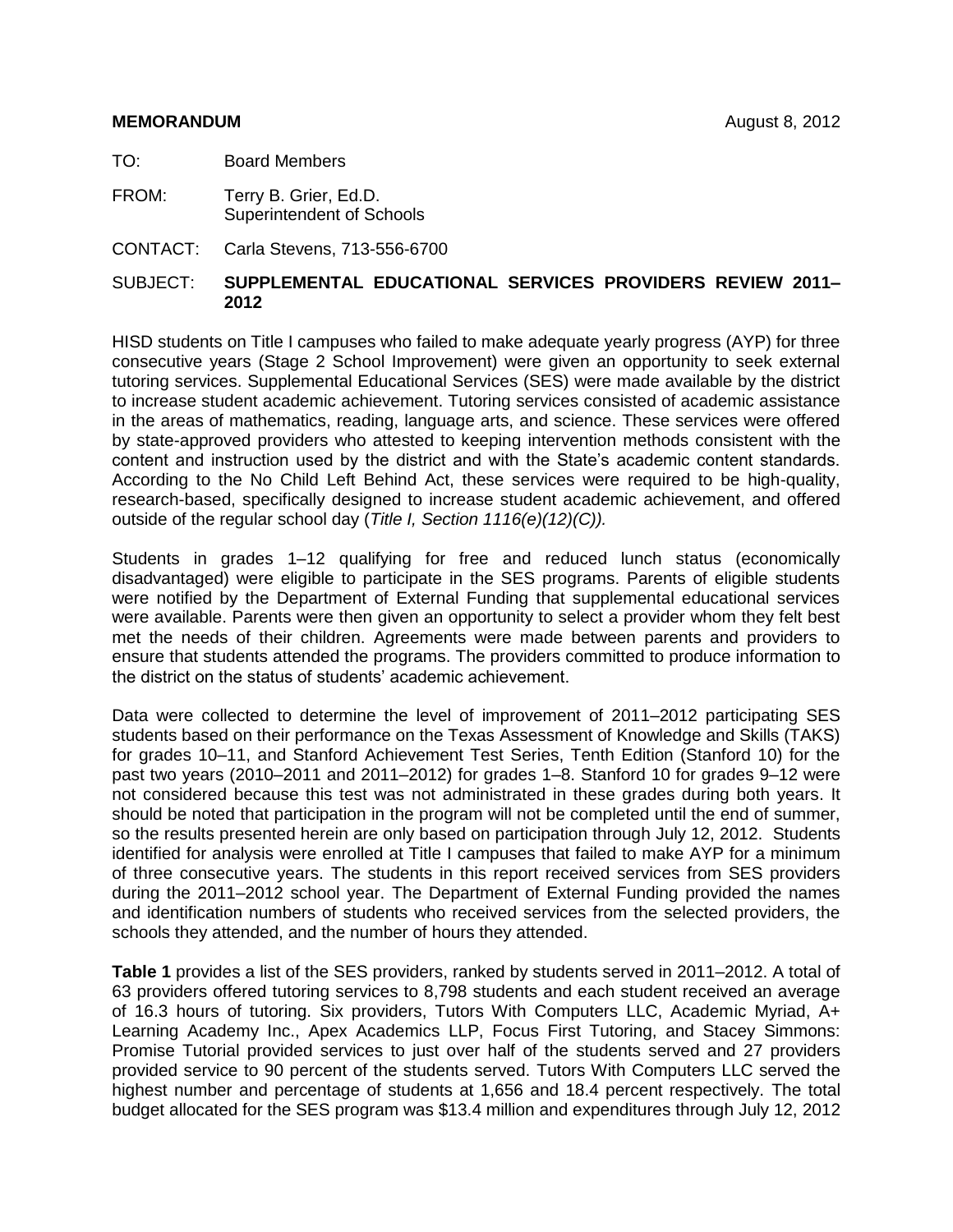totaled \$8.4 million. On a cost per student basis, expenditures through July 12, 2012 were approximately \$953.

**Figure 1** presents information on student participants by school. Participants attended 18 HISD schools including one elementary school, six middle schools, 10 high schools, and one combined school. Four high schools: Lee, James Madison, Westbury, and Phillis Wheatley, accounted for just over half (52.7 percent) of the tutored students.

**Table 2** presents Stanford 10 NCE comparisons for student participants from grades 1–8 for 2010–2011 in comparison to 2011–2012 for 52 providers with student level Stanford data for the two years. Shaded cells represent improved NCEs. These observations should be interpreted with caution as the number of student participants is fewer than 10 for 25 of the providers. Overall, participants for ten providers showed gains on all four Stanford subtests, 15 providers showed gains on three subtests, 11 providers showed gains on two subtests, eight showed gains on one subtest, and eight showed no gains on any subtest. Gains were most frequently noted for reading (32 providers), followed by language (30 providers), science (29 providers), and mathematics (24 providers).

**Table 3** presents TAKS comparisons for student participants in grades 10 and 11 for 2010– 2011 in comparison to 2011–2012 for 52 providers with student level TAKS data for the two years. Again, these observations should be interpreted with caution as the number of student participants is fewer than 10 for 21 of the providers. Participants for 20 providers showed gains on all three TAKS subtests, 16 showed gains on two subtests, six showed gains on one subtest, and 10 had no gains on any subtest. Gains were most frequently noted for mathematics (37 providers), followed by science (36 providers), and English Language/Arts (25 providers).

**Table 4** presents summary data for the SES providers serving 90 percent of the student participants. Students tutored by three providers, Group Excellence, Ltd., Fostering Stars Learning & Resource Center, Inc., and Charlyn Auzenne, M. Ed: Knowledge to Succeed, showed gains on all four Stanford subtests and all three TAKS subtests. Student participants for seven providers achieved gains on six of seven subtests for the Stanford 10 and TAKS.

Should you have any further questions, please contact my office or Carla Stevens in Research and Accountability at 713-556-6700.

Tury B. Guer

**Attachment** 

cc: Superintendent's Direct Reports Matilda Orozco Chief School Officers Nancy Gregory School Improvement Officers Pamela Evans Arnold Viramontes Mark Smith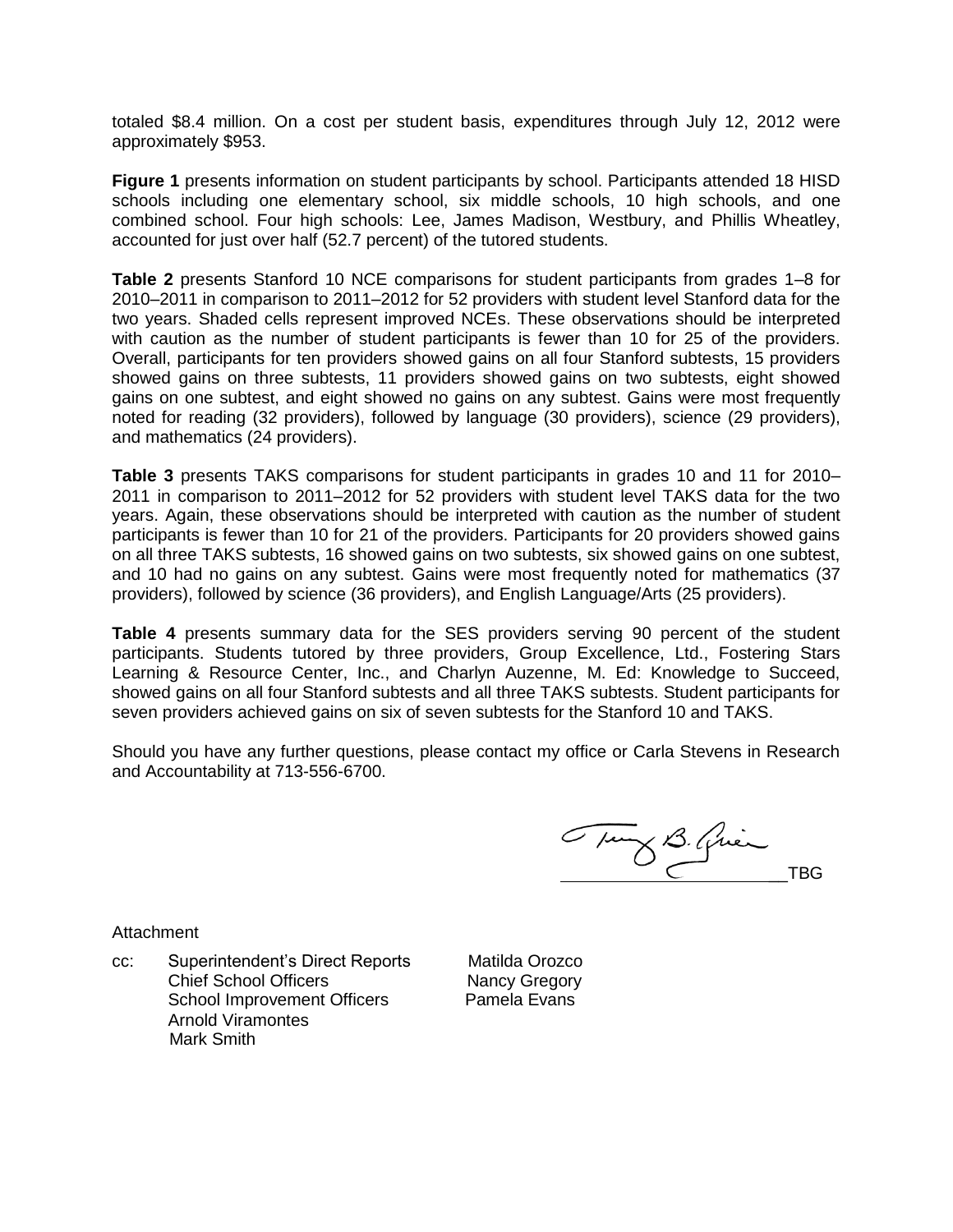# **Table 1: Supplemental Educational Services Providers, Ranked by Students Served, 2011-2012**

|                                                  |                        |          | Cumulative % | <b>Hours Per</b>  | <b>Dollars</b>   | <b>Dollar Balance</b> |                     |
|--------------------------------------------------|------------------------|----------|--------------|-------------------|------------------|-----------------------|---------------------|
| Provider                                         | <b>Students Served</b> | % Served | Served       | <b>Student</b>    | <b>Allocated</b> | as of 7/12/12         | <b>Expenditures</b> |
| <b>Tutors With Computers, LLC</b>                | 1,656                  | 18.4%    | 18.4%        | 12.4              | \$2,042,010      | 259,479<br>\$         | 1,782,531<br>\$     |
| Academic Myriad                                  | 657                    | 7.3%     | 25.8%        | 16.4              | 934,982          | 447,181               | 487,801             |
| A+ Learning Academy inc.                         | 637                    | 7.1%     | 32.9%        | 12.5              | 1,215,774        | 692,600               | 523,174             |
| Apex Academics LLP                               | 553                    | 6.2%     | 39.0%        | 13.3              | 1,120,023        | 616,753               | 503,270             |
| <b>Focus First Tutoring</b>                      | 520                    | 5.8%     | 44.8%        | 32.3              | 800,344          | 58,934                | 741,410             |
| <b>Stacey Simmons: Promise Tutorial</b>          | 502                    | 5.6%     | 50.4%        | 13.9              | 796,704          | 632,544               | 164,160             |
| Group Excellence, Ltd.                           | 427                    | 4.8%     | 55.2%        | 14.5              | 544,040          | 11,317                | 532,723             |
| Knowledge Island Inc.                            | 352                    | 3.9%     | 59.1%        | 22.4              | 458,855          | 15,186                | 443,669             |
| Learn-It Systems, LLC                            | 326                    | 3.6%     | 62.7%        | 15.4              | 451,989          | 4,734                 | 447,256             |
| <b>Edutainment Learning</b>                      | 304                    | 3.4%     | 66.1%        | 17.1              | 720,224          | 500,120               | 220,105             |
| 121 Tutor, LLC                                   | 301                    | 3.4%     | 69.4%        | 17.5              | 380,282          | 120,392               | 259,890             |
| 1 on 1 Education                                 | 237                    | 2.6%     | 72.1%        | 23.5              | 334,365          | 25,402                | 308,963             |
| <b>TUTORCO, LLC</b>                              | 201                    | 2.2%     | 74.3%        | 8.9               | 280,911          | 205,386               | 75,525              |
| Mentorscope                                      | 145                    | 1.6%     | 75.9%        | 8.8               | 223,442          | 223,442               |                     |
| Cool Kids Learn, Inc.                            | $\overline{135}$       | 1.5%     | 77.4%        | 14.7              | 192,318          | 113,943               | 78,375              |
| <b>Variations Educational Services</b>           | $\overline{133}$       | 1.5%     | 78.9%        | 23.9              | 190,717          | 22,579                | 168,138             |
| Next Level Educational Programs LLC: Next        |                        |          |              |                   |                  |                       |                     |
| Level Learning                                   | 129                    | 1.4%     | 80.4%        | 13.8              | 187,612          | 108,607               | 79,006              |
| <b>Yancy Life Transition Center</b>              | 102                    | 1.1%     | 81.5%        | 20.9              | 185,206          | 51,995                | 133,212             |
| Margaret-Ann Brandy Tookes: Yo Miss! Can U       |                        |          |              |                   |                  |                       |                     |
| Teach me? Educational Services                   | 101                    | 1.1%     | 82.6%        | 20.9              | 131,402          | 9,216                 | 122,186             |
| Markem, Inc.: A+ Markem, Inc.                    | 101                    | 1.1%     | 83.7%        | 13.2              | 278,683          | 174,192               | 104,491             |
| Read, Write, & Create, Inc.                      | 98                     | 1.1%     | 84.8%        | 20.6              | 143,766          | 32,435                | 111,331             |
| Diverse Learning, Inc.                           | 90                     | 1.0%     | 85.8%        | 9.7               | 152,800          | 98,851                | 53,949              |
|                                                  |                        |          |              |                   |                  |                       |                     |
| Fostering Stars Learning & Resource Center, Inc. | 89                     | 1.0%     | 86.8%        | 17.5              | 113,318          | 28,890                | 84,427              |
| <b>Educator Resources</b>                        | 87                     | 1.0%     | 87.8%        | 17.8              | 109,699          | 39,838                | 69,861              |
| BTTX LP: Babbage Net School                      | 76                     | 0.8%     | 88.7%        | 9.4               | 180,548          | 144,774               | 35,774              |
| Summit Learning Service, INC                     | $\overline{76}$        | 0.8%     | 89.5%        | 1.7               | 8,205            | 394                   | 7,811               |
|                                                  |                        |          |              |                   |                  |                       |                     |
| Charlyn Auzenne, M.Ed: Knowledge to Succeed      | 74                     | 0.8%     | 90.3%        | 12.6              | 97,822           | 8,624                 | 89,198              |
| Association for the People and the Community     |                        |          |              |                   |                  |                       |                     |
| (A.P.C.), The                                    | 68                     | 0.8%     | 91.1%        | 23.3              | 86,439           | 8,202                 | 78,236              |
| <b>CRMG Services, LLC</b>                        | 61                     | 0.7%     | 91.8%        | 12.5              | 88,498           | 56,919                | 31,579              |
| American Rising Stars, Inc.                      | 58                     | 0.6%     | 92.4%        | 31.9              | 74,044           | 8,072                 | 65,972              |
| <b>Omnipresent Tutoring</b>                      | 52                     | 0.6%     | 93.0%        | 13.2              | 46,763           | 7,963                 | 38,801              |
| <b>BlazinBrook Management</b>                    | $\overline{51}$        | 0.6%     | 93.6%        | $\overline{20.7}$ | 71,658           | 14,279                | 57,379              |
| <b>Results Mentoring</b>                         | 48                     | 0.5%     | 94.1%        | 20.4              | 53,103           | 338                   | 52,765              |
| Uncle C.H.U.C: (Committed To Helping             |                        |          |              |                   |                  |                       |                     |
| Underprivileged Children)                        | 48                     | 0.5%     | 94.6%        | 25.3              | 67,305           | 3,360                 | 63,945              |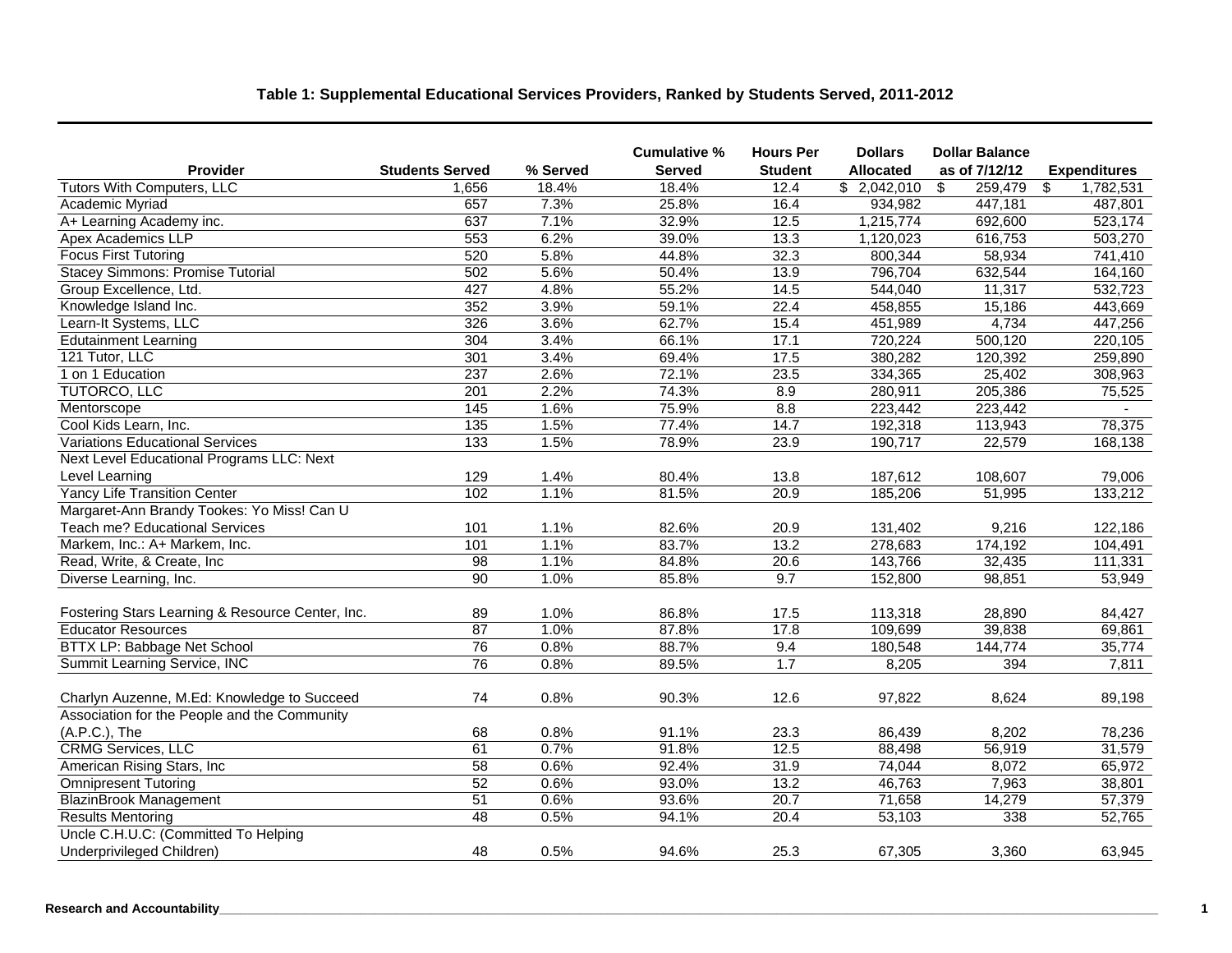# **Table 1: Supplemental Educational Services Providers, Ranked by Students Served, 2011-2012**

|                                              |                        |          | Cumulative %  | <b>Hours Per</b> | <b>Dollars</b>   | <b>Dollar Balance</b> |                          |
|----------------------------------------------|------------------------|----------|---------------|------------------|------------------|-----------------------|--------------------------|
| Provider                                     | <b>Students Served</b> | % Served | <b>Served</b> | <b>Student</b>   | <b>Allocated</b> | as of 7/12/12         | <b>Expenditures</b>      |
| Educate Online Learning, LLC: Educate Online | 42                     | 0.5%     | 95.1%         | 15.6             | 56,858           | 5.867                 | 50,991                   |
| Studentnest, Inc.                            | 40                     | 0.4%     | 95.5%         | 15.1             | 61,908           | 35,915                | 25,994                   |
| KnowledgExperts LLC, dba Click2Tutor         | $\overline{39}$        | 0.4%     | 96.0%         | 17.1             | 39,624           | 14,844                | 24,780                   |
| Rodney Johnson: EducationWise                | 39                     | 0.4%     | 96.4%         | 31.9             | 54,195           | 5.900                 | 48,295                   |
| Ambatshe (Mimie) Lenga-Mutamba: Cherub's     |                        |          |               |                  |                  |                       |                          |
| <b>Corner Tutoring Center</b>                | 35                     | 0.4%     | 96.8%         | 29.3             | 50,716           | 12,819                | 37,898                   |
| <b>Allegiance Learning Solutions</b>         | $\overline{34}$        | 0.4%     | 97.2%         | 10.4             | 34,751           | 21,287                | 13,463                   |
| Jet Learning Laboratory, Inc.                | 34                     | 0.4%     | 97.5%         | 24.2             | 38,800           | 320                   | 38,480                   |
| Club Z! In-Home Tutoring Services, Inc.      | $\overline{30}$        | 0.3%     | 97.9%         | 27.1             | 41,056           | 10,900                | 30,156                   |
| <b>Five Star Education Solutions</b>         | $\overline{27}$        | 0.3%     | 98.2%         | 15.9             | 34,888           | 8,034                 | 26,854                   |
| Jair Learning, LLC                           | 25                     | 0.3%     | 98.5%         | 20.5             | 30,387           | 522                   | 29,865                   |
| Priority: My Education                       | $\overline{25}$        | 0.3%     | 98.7%         | 12.5             | 24,390           | 24,390                |                          |
| Alternatives Unlimited Inc.                  | $\overline{18}$        | 0.2%     | 98.9%         | 14.1             | 26,727           | 16,675                | 10,052                   |
| Anthropologi                                 | $\overline{15}$        | 0.2%     | 99.1%         | 16.4             | 18,159           | 3,638                 | 14,521                   |
| Knowledge-First Empowerment Center           | 12                     | 0.1%     | 99.2%         | 17.2             | 13,390           |                       | 13,390                   |
| BlazinBrook Preparatory School of the Artz   | 10                     | 0.1%     | 99.4%         | 20.6             | 12,112           | 33                    | 12,079                   |
| <b>Texas Southern University</b>             | 10                     | 0.1%     | 99.5%         | 6.3              | 9,616            | 8,299                 | 1,318                    |
| Vim Grass Roots                              | 10                     | 0.1%     | 99.6%         | 26.7             | 13,354           |                       | 13,354                   |
| 24 Horas de Tutoria: 24 Horas de Tutoria     | 8                      | 0.1%     | 99.7%         | 24.8             | 9,826            | 1,913                 | 7,913                    |
| Polk Institute of Excellence                 | $\overline{7}$         | 0.1%     | 99.7%         | 15.3             | 11,732           | 6,070                 | 5,662                    |
| <b>Ultimate Success Learning</b>             | 5                      | 0.1%     | 99.8%         | 13.3             | 4,312            |                       | 4,312                    |
| 1 to 1 Tutor                                 | $\overline{4}$         | 0.0%     | 99.8%         | 20.4             | 7,280            | 4,301                 | 2,980                    |
| <b>Ethel Lewis</b>                           | 3                      | 0.0%     | 99.9%         | 28.0             | 4,368            | 168                   | 4,200                    |
| Making All School Time Engaging and          |                        |          |               |                  |                  |                       |                          |
| Rewarding, Inc. (MASTER, Inc.)               | 3                      | 0.0%     | 99.9%         | 3.2              | 12.372           | 12,014                | 358                      |
| A Tree of Knowledge: #1 in Learning          | $\overline{2}$         | 0.0%     | 99.9%         | 16.7             | 3,962            | 1,712                 | 2,250                    |
| Goodwin Unity Group, INC: Tutoring Club of   |                        |          |               |                  |                  |                       |                          |
| Pearland                                     | $\overline{2}$         | 0.0%     | 100.0%        | 35.9             | 2,912            | 56                    | 2,856                    |
| 100 Scholars                                 | $\mathbf 1$            | 0.0%     | 100.0%        | 18.9             | 1,320            | $\blacksquare$        | 1,320                    |
| A Better Grade Tutoring, LLC                 |                        | 0.0%     | 100.0%        | 1.0              | 59               | 59                    | $\overline{\phantom{0}}$ |
| Confidence Music                             |                        | 0.0%     | 100.0%        | 2.0              | 140              | $\blacksquare$        | 140                      |
| <b>Cranium Maximus</b>                       |                        | 0.0%     | 100.0%        | $\overline{2.0}$ | 90               | $\overline{90}$       |                          |
| <b>Total</b>                                 | 8,978                  |          |               | 16.3             | \$13,383,153     | 4,942,766<br>\$       | \$<br>8,440,387          |
| <b>Total Unduplicated</b>                    | 8,798                  |          |               |                  |                  |                       |                          |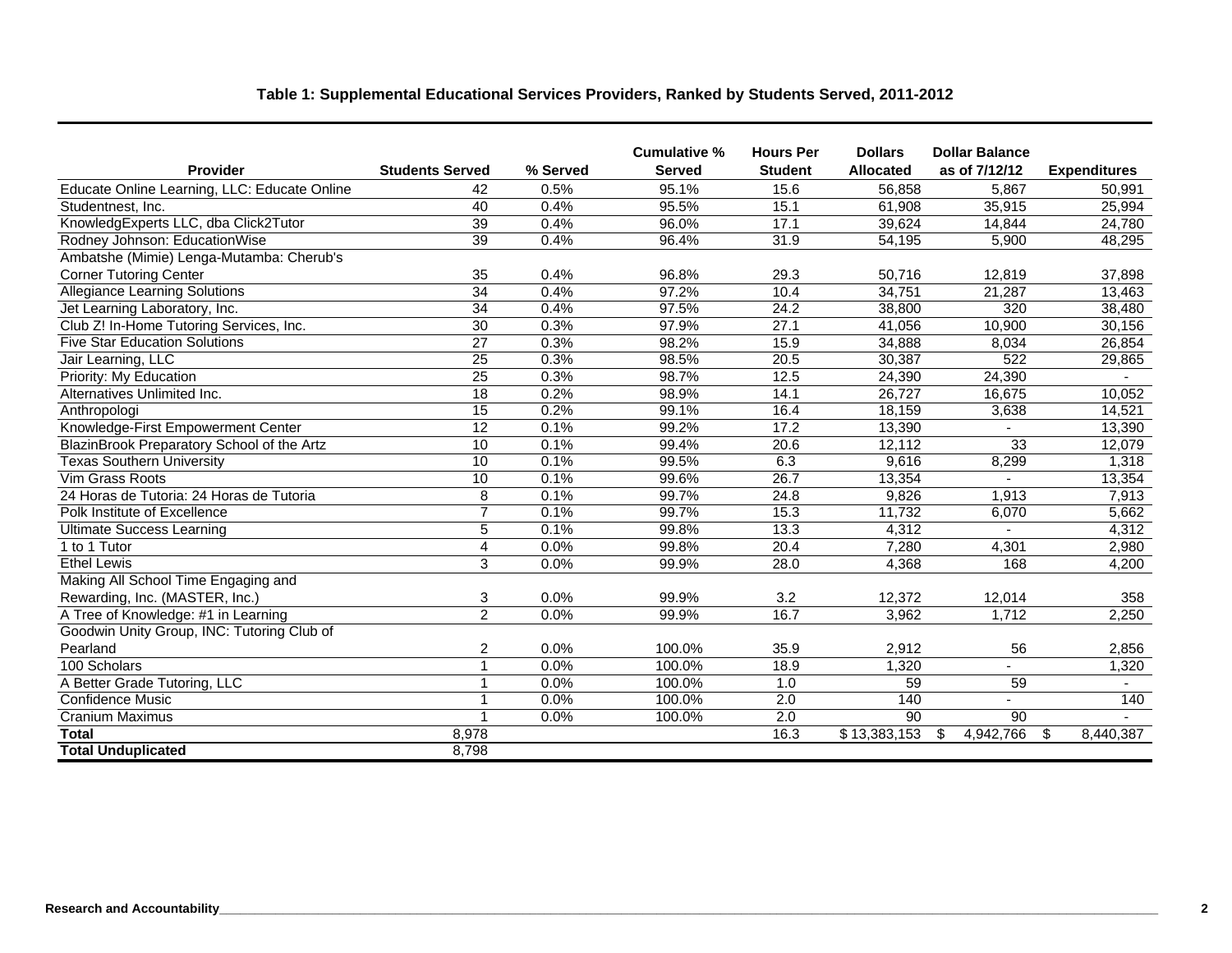

 **Figure 1: Students Served by SES Providers, by School, 2011-2012**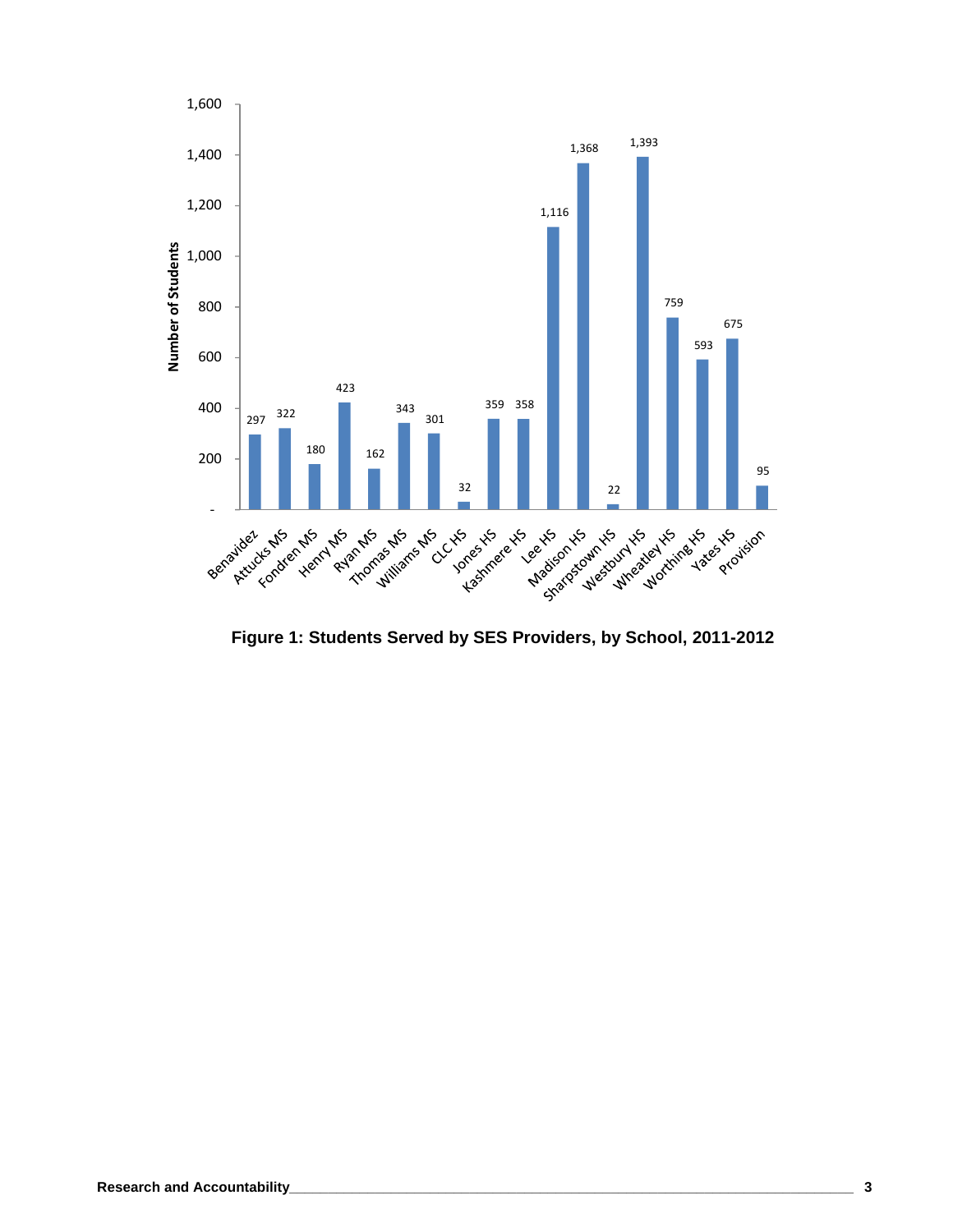|                                                                | <b>Mathematics</b> |    |      | Reading        |      |            | Language         |      |            | <b>Science</b> |      |            |                |                                              |
|----------------------------------------------------------------|--------------------|----|------|----------------|------|------------|------------------|------|------------|----------------|------|------------|----------------|----------------------------------------------|
| <b>Provider (Alphabetical)</b>                                 | <b>Count 2011</b>  |    | 2012 | Diff.          | 2011 | 2012 Diff. |                  | 2011 | 2012 Diff. |                | 2011 | 2012 Diff. |                | <b>Subjects With</b><br><b>Improved NCEs</b> |
| 1 on 1 Education                                               | 40                 | 43 | 42   | $-1$           | 32   | 38         | 6                | 35   | 38         | 3              | 42   | 44         | 2              | 3                                            |
| 1 to 1 Tutor                                                   | 1                  | 90 | 75   | $-15$          | 66   | 51         | $-15$            | 60   | 62         | 2              | 77   | 75         | $-2$           | 1                                            |
| 121 Tutor, LLC                                                 | 59                 | 39 | 39   | 0              | 30   | 31         | $\mathbf{1}$     | 33   | 31         | $-2$           | 39   | 42         | 3              | $\overline{c}$                               |
| A+ Learning Academy inc.                                       | 55                 | 42 | 44   | $\overline{2}$ | 32   | 35         | 3                | 34   | 36         | $\overline{2}$ | 44   | 41         | $-3$           | 3                                            |
| Academic Myriad                                                | 116                | 44 | 43   | $-1$           | 35   | 37         | $\overline{2}$   | 37   | 36         | $-1$           | 44   | 46         | $\overline{2}$ | $\overline{c}$                               |
| <b>Allegiance Learning Solutions</b>                           | 27                 | 52 | 50   | $-2$           | 36   | 40         | $\overline{4}$   | 35   | 40         | 5              | 47   | 53         | 6              | 3                                            |
| Alternatives Unlimited Inc.                                    | $\overline{2}$     | 48 | 54   | 6              | 22   | 35         | 13               | 36   | 35         | $-1$           | 37   | 37         | $\Omega$       | $\overline{2}$                               |
|                                                                |                    |    |      |                |      |            |                  |      |            |                |      |            |                |                                              |
| Ambatshe (Mimie) Lenga-Mutamba:                                |                    |    |      |                |      |            |                  |      |            |                |      |            |                |                                              |
| Cherub's Corner Tutoring Center                                | 10                 | 45 | 42   | -3             | 35   | 30         | $-5$             | 33   | 37         | $\overline{4}$ | 48   | 42         | -6             | 1                                            |
| American Rising Stars, Inc.                                    | 3                  | 47 | 36   | $-11$          | 30   | 35         | 5                | 27   | 36         | 9              | 40   | 56         | 16             | 3                                            |
| Anthropologi                                                   | 6                  | 29 | 33   | $\overline{4}$ | 27   | 30         | 3                | 24   | 32         | $\bf 8$        | 32   | 43         | 11             | $\overline{4}$                               |
| Apex Academics LLP<br>Association for the People and the       | 52                 | 41 | 43   | $\overline{2}$ | 32   | 34         | $\overline{2}$   | 35   | 34         | $-1$           | 42   | 43         | $\mathbf{1}$   | 3                                            |
| Community (A.P.C.), The                                        | 13                 | 38 | 40   | 2              | 35   | 32         | -3               | 30   | 38         | 8              | 33   | 43         | 10             | 3                                            |
| <b>BlazinBrook Management</b>                                  | 32                 | 44 | 43   | $-1$           | 37   | 38         | $\mathbf{1}$     | 38   | 37         | $-1$           | 41   | 41         | 0              | 1                                            |
| BlazinBrook Preparatory School of                              |                    |    |      |                |      |            |                  |      |            |                |      |            |                |                                              |
| the Artz                                                       | 7                  | 34 | 32   | $-2$           | 32   | 37         | 5                | 28   | 34         | 6              | 36   | 38         | 2              | 3                                            |
| BTTX LP: Babbage Net School                                    | 39                 | 39 | 40   | $\mathbf{1}$   | 30   | 32         | 2                | 32   | 36         | $\overline{4}$ | 33   | 42         | 9              | 4                                            |
| Charlyn Auzenne, M.Ed: Knowledge                               |                    |    |      |                |      |            |                  |      |            |                |      |            |                |                                              |
| to Succeed                                                     | 13                 | 43 | 46   | 3              | 34   | 37         | 3                | 33   | 42         | 9              | 15   | 34         | 19             | 4                                            |
| Club Z! In-Home Tutoring Services,                             |                    |    |      |                |      |            |                  |      |            |                |      |            |                |                                              |
| Inc.                                                           | 7                  | 48 | 47   | -1             | 41   | 44         | 3                | 41   | 36         | $-5$           | 44   | 43         | -1             | 1                                            |
| Cool Kids Learn, Inc.                                          | 4                  | 47 | 39   | $-8$           | 43   | 34         | -9               | 33   | 25         | $-8$           | 47   | 36         | $-11$          | $\mathbf 0$                                  |
| <b>Cranium Maximus</b>                                         | $\mathbf{1}$       | 54 | 71   | 17             | 41   | 54         | 13               | 48   | 65         | 17             | 42   | 58         | 16             | 4                                            |
| <b>CRMG Services, LLC</b>                                      | $\mathbf{1}$       | 55 | 99   | 44             | 43   | 72         | 29               | 67   | 87         | 20             | 70   | 65         | $-5$           | 3                                            |
| Diverse Learning, Inc.                                         | 9                  | 53 | 53   | $\Omega$       | 40   | 43         | 3                | 46   | 42         | $-4$           | 54   | 52         | $-2$           | $\mathbf{1}$                                 |
| Educate Online Learning, LLC                                   | 15                 | 37 | 33   | $-4$           | 32   | 32         | 0                | 31   | 32         | $\mathbf{1}$   | 38   | 38         | 0              | 1                                            |
| <b>Educator Resources</b>                                      | 4                  | 21 | 22   | $\mathbf{1}$   | 18   | 25         | $\overline{7}$   | 17   | 23         | 6              | 33   | 25         | -8             | 3                                            |
| <b>Edutainment Learning</b>                                    | 53                 | 46 | 42   | $-4$           | 36   | 33         | $-3$             | 41   | 36         | $-5$           | 49   | 41         | $-8$           | $\mathbf 0$                                  |
| <b>Five Star Education Solutions</b>                           | 13                 | 25 | 39   | 14             | 23   | 30         | $\overline{7}$   | 30   | 33         | 3              | 32   | 33         | $\mathbf{1}$   | 4                                            |
| <b>Focus First Tutoring</b>                                    | 42                 | 41 | 39   | $-2$           | 32   | 31         | $-1$             | 31   | 32         | $\mathbf{1}$   | 41   | 42         | $\mathbf{1}$   | $\overline{c}$                               |
| <b>Fostering Stars Learning &amp; Resource</b><br>Center, Inc. | 19                 | 35 | 42   | $\overline{7}$ | 31   | 34         | 3                | 34   | 39         | 5              | 36   | 42         | 6              | 4                                            |
| Goodwin Unity Group, INC: Tutoring                             |                    |    |      |                |      |            |                  |      |            |                |      |            |                |                                              |
| Club of Pearland                                               | 2                  | 28 | 31   | 3              | 20   | 17         | -3               | 21   | 44         | 23             | 16   | 31         | 15             | 3                                            |
| Group Excellence, Ltd.                                         | 78                 | 45 | 46   | $\mathbf{1}$   | 35   | 37         | $\overline{2}$   | 36   | 39         | 3              | 40   | 46         | 6              | 4                                            |
| Jet Learning Laboratory, Inc.                                  | $\overline{2}$     | 50 | 45   | -5             | 41   | 39         | $-2$             | 31   | 43         | 12             | 33   | 56         | 23             | $\overline{2}$                               |
| Knowledge Island Inc.                                          | 104                | 45 | 46   | $\mathbf{1}$   | 33   | 36         | 3                | 37   | 37         | $\mathbf 0$    | 39   | 42         | 3              | 3                                            |
| Knowledge-First Empowerment                                    |                    |    |      |                |      |            |                  |      |            |                |      |            |                |                                              |
| Center                                                         | $\mathfrak{S}$     | 48 | 39   | -9             | 50   | 44         | -6               | 46   | 46         | 0              | 39   | 56         | 17             | 1                                            |
| KnowledgExperts LLC, dba                                       |                    |    |      |                |      |            |                  |      |            |                |      |            |                |                                              |
| Click2Tutor                                                    | $\mathbf{1}$       | 36 | 33   | $-3$           | 22   | 24         | 2                | 26   | 34         | 8              | 23   | 15         | -8             | $\sqrt{2}$                                   |
| Learn-It Systems, LLC                                          | 152                | 47 | 46   | $-1$           | 36   | 35         | $-1$             | 38   | 36         | $-2$           | 49   | 46         | $-3$           | $\mathbf 0$                                  |
| Making All School Time Engaging                                |                    |    |      |                |      |            |                  |      |            |                |      |            |                |                                              |
| and Rewarding, Inc. (MASTER, Inc.)                             | 1                  | 56 | 60   | $\overline{4}$ | 54   | 63         | 9                | 78   | 69         | -9             | 62   | 68         | 6              | 3                                            |
| Margaret-Ann Brandy Tookes: Yo                                 |                    |    |      |                |      |            |                  |      |            |                |      |            |                |                                              |
| Miss! Can U Teach me? Educational                              |                    |    |      |                |      |            |                  |      |            |                |      |            |                |                                              |
| Services                                                       | 6                  | 51 | 48   | -3             | 36   | 42         | 6                | 37   | 40         | 3              | 45   | 42         | $-3$           | $\overline{c}$                               |
| Markem, Inc.: A+ Markem, Inc.                                  | 29                 | 40 | 45   | 5              | 31   | 34         | $\sqrt{3}$       | 34   | 36         | $\overline{2}$ | 36   | 44         | $\,8\,$        | 4                                            |
| Mentorscope                                                    | 8                  | 39 | 35   | $-4$           | 29   | 27         | $-2$             | 31   | 28         | $-3$           | 35   | 28         | $-7$           | $\mathbf 0$                                  |
| <b>Omnipresent Tutoring</b>                                    | $\mathbf{1}$       | 53 | 41   | $-12$          | 13   | 15         | $\overline{2}$   | 27   | 28         | $\mathbf{1}$   | 23   | 13         | $-10$          | $\overline{c}$                               |
| Polk Institute of Excellence                                   | $\overline{2}$     | 42 | 58   | 16             | 27   | 36         | $\boldsymbol{9}$ | 39   | 48         | 9              | 40   | 30         | $-10$          | 3                                            |
| Priority: My Education                                         | 6                  | 60 | 48   | $-12$          | 46   | 37         | -9               | 42   | 38         | $-4$           | 59   | 45         | $-14$          | $\mathbf 0$                                  |
| Read, Write, & Create, Inc                                     | 20                 | 38 | 41   | $\mathbf{3}$   | 31   | 30         | $-1$             | 33   | 33         | 0              | 23   | 36         | 13             | $\overline{2}$                               |

#### **Table 2: Stanford 10- Mean NCEs Comparisons, Grades 1-8, 2010-2011 and 2011-2012, By SES Provider**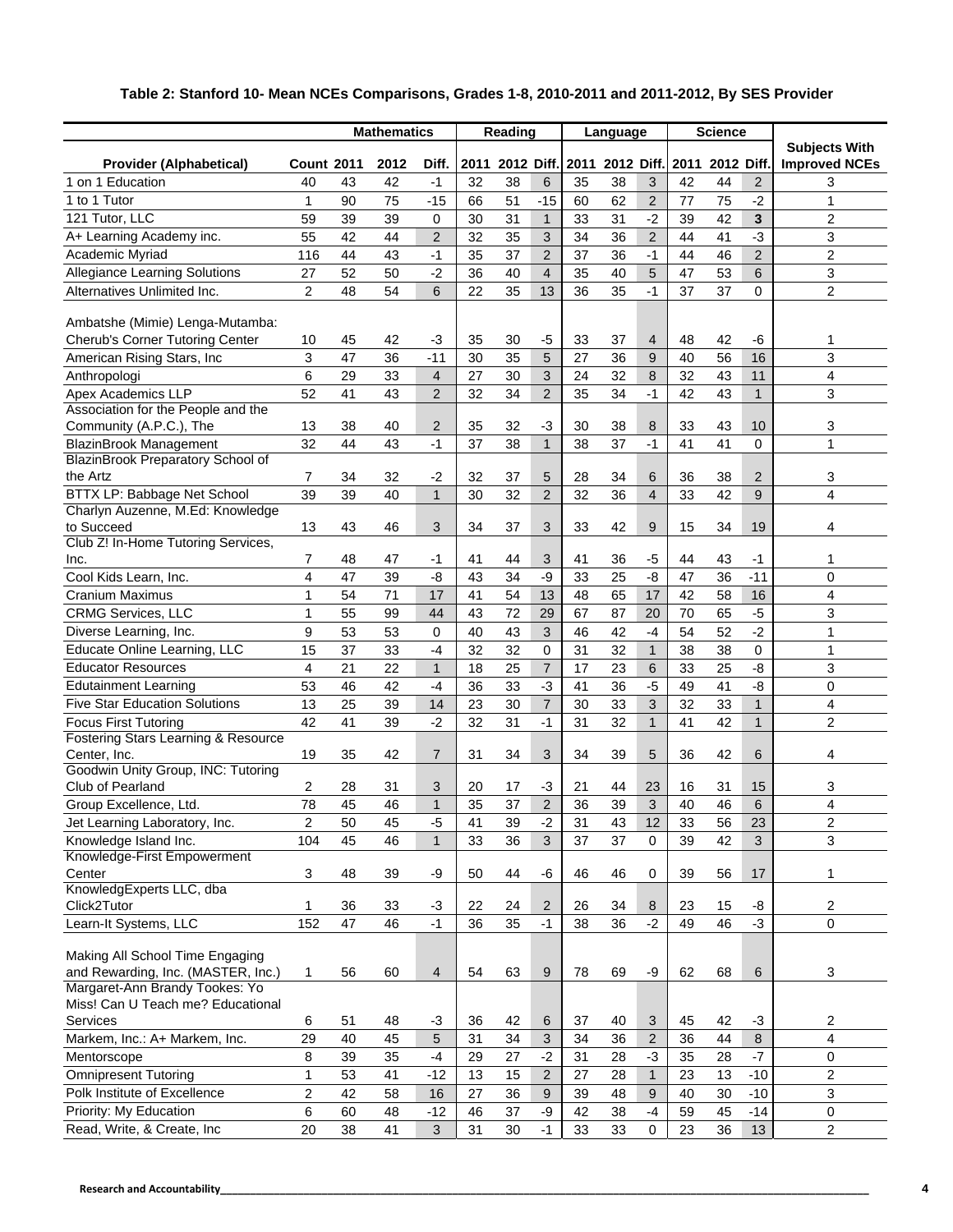|                                         | <b>Mathematics</b> |    |                    | Reading        |         |    | Language |                 |    | <b>Science</b> |                 |            |          |                                              |
|-----------------------------------------|--------------------|----|--------------------|----------------|---------|----|----------|-----------------|----|----------------|-----------------|------------|----------|----------------------------------------------|
| <b>Provider (Alphabetical)</b>          | <b>Count 2011</b>  |    | 2012               | Diff.          | 2011    |    |          | 2012 Diff. 2011 |    |                | 2012 Diff. 2011 | 2012 Diff. |          | <b>Subjects With</b><br><b>Improved NCEs</b> |
| <b>Results Mentoring</b>                | 6                  | 45 | 48                 | 3              | 40      | 41 |          | 40              | 40 | 0              | 37              | 40         | 3        | 3                                            |
| <b>Stacey Simmons: Promise Tutorial</b> | 111                | 45 | 46                 |                | 34      | 37 | 3        | 37              | 38 |                | 40              | 48         | 8        | 4                                            |
| Studentnest. Inc.                       | 10                 | 53 | 55                 | 2              | 48      | 43 | -5       | 53              | 52 | -1             | 51              | 54         | 3        | 2                                            |
| Summit Learning Service, INC            | 2                  | 34 | 41                 | $\overline{7}$ | 37      | 33 | -4       | 14              | 34 | 20             | 28              | 37         | 9        | 3                                            |
| TUTORCO, LLC                            | 21                 | 50 | 44                 | -6             | 40      | 34 | -6       | 42              | 35 | $-7$           | 48              | 44         | -4       | 0                                            |
| Tutors With Computers, LLC              | 339                | 44 | 43                 | -1             | 33      | 34 |          | 36              | 36 | $\Omega$       | 41              | 42         |          | 2                                            |
| <b>Ultimate Success Learning</b>        | $\overline{2}$     | 45 | 39                 | -6             | 39      | 38 | -1       | 36              | 35 | -1             | 46              | 46         | $\Omega$ | 0                                            |
| Variations Educational Services         | 11                 | 43 | 33                 | $-10$          | 35      | 30 | -5       | 37              | 34 | -3             | 44              | 36         | -8       | 0                                            |
| Vim Grass Roots                         | 4                  | 41 | 51                 | 10             | 30      | 45 | 15       | 38              | 51 | 13             | 40              | 58         | 18       | 4                                            |
| Yancy Life Transition Center            | 20                 | 48 | 43                 | -5             | 32      | 30 | $-2$     | 34              | 37 | 3              | 49              | 46         | $-3$     |                                              |
|                                         |                    |    | <b>Mathematics</b> |                | Reading |    |          | Language        |    |                | <b>Science</b>  |            |          |                                              |
| Improved                                |                    |    | 24                 |                |         | 32 |          |                 | 30 |                | 29              |            |          |                                              |
| Decreased                               |                    |    | 26                 | 19             |         | 17 |          | 19              |    |                |                 |            |          |                                              |
| No Change                               |                    |    | $\mathcal{P}$      |                |         |    |          |                 | 5  |                |                 | 4          |          |                                              |

#### **Table 2: Stanford 10- Mean NCEs Comparisons, Grades 1-8, 2010-2011 and 2011-2012, By SES Provider**

Shaded denotes improved performance

Counts based on students with test results for 2011 and 2012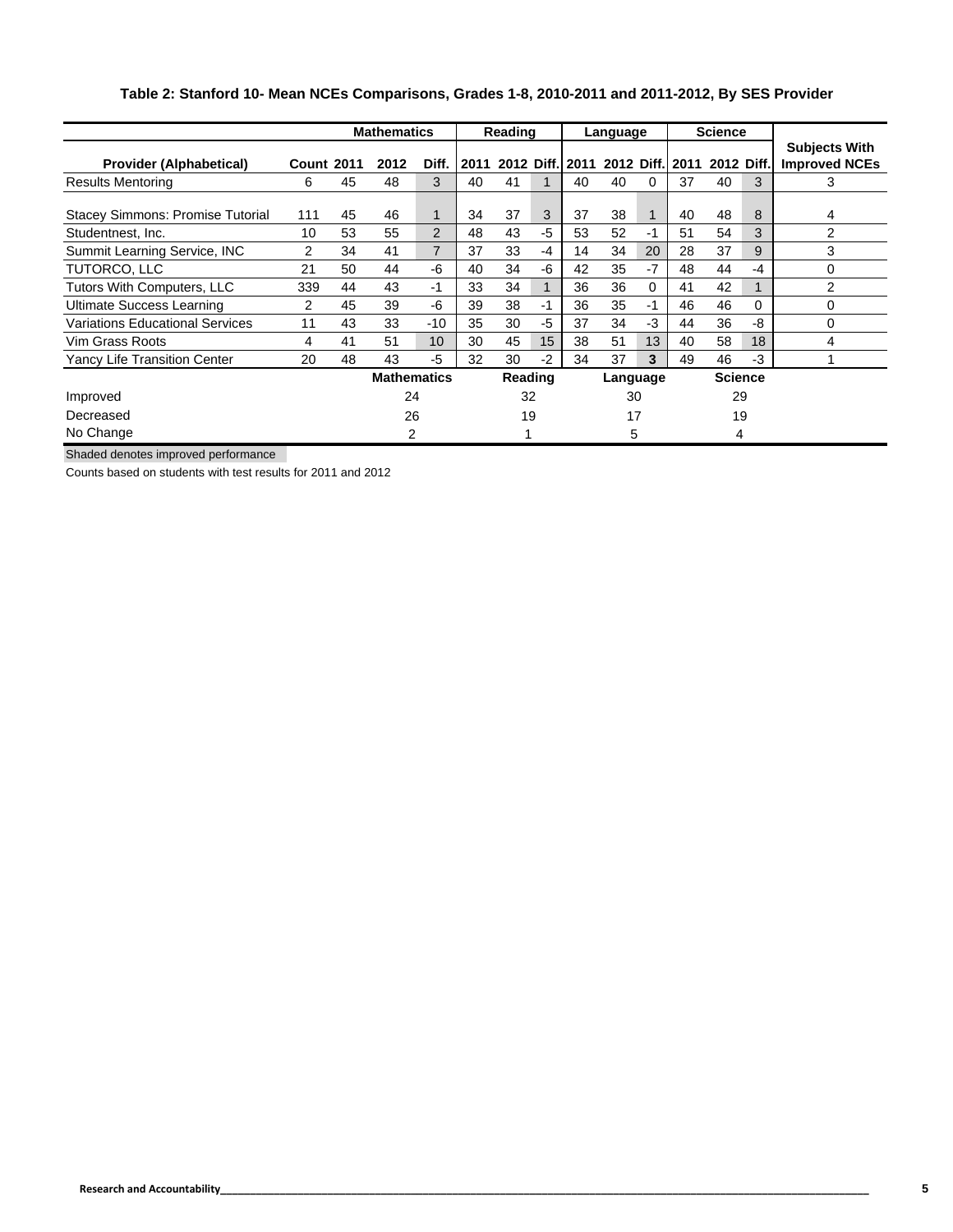## **Table 3: TAKS Met Standard Comparisons, Grades 10 and 11, 2010-2011 and 2011-2012, By SES Provider**

|                                                                                      | Math            |                      |                       |                        | <b>English/Language Arts</b> |                 |                 |                |                      |                 | <b>Science</b>        | <b>Subjects With</b> |                                        |
|--------------------------------------------------------------------------------------|-----------------|----------------------|-----------------------|------------------------|------------------------------|-----------------|-----------------|----------------|----------------------|-----------------|-----------------------|----------------------|----------------------------------------|
| <b>Provider (Alphabetical)</b>                                                       | N               | 2011                 | 2012                  | Diff.                  | N                            | 2011            | 2012            | Diff.          | N                    |                 | 2011 2012             | Diff.                | <b>Improved Met</b><br><b>Standard</b> |
| 1 on 1 Education                                                                     | $\overline{72}$ | $\overline{57}$      | 79                    | $\overline{22}$        | 73                           | 85              | 89              | $\overline{4}$ | 40                   | 53              | 85                    | $\overline{32}$      | 3                                      |
| 1 to 1 Tutor                                                                         | 1               | 100                  | 100                   | 0                      | $\mathbf{1}$                 | 100             | 100             | 0              | $\mathbf{1}$         | 100             | 100                   | 0                    | 0                                      |
| 121 Tutor, LLC                                                                       | 80              | 49                   | 63                    | 14                     | 80                           | 81              | 78              | $-3$           | 23                   | $\overline{74}$ | 87                    | 13                   | $\overline{2}$                         |
| 24 Horas de Tutoria: 24 Horas de                                                     |                 |                      |                       |                        |                              |                 |                 |                |                      |                 |                       |                      |                                        |
| Tutoria                                                                              | 2               | 50                   | 100                   | 50                     | 2                            | 100             | 100             | 0              |                      |                 |                       |                      | 1                                      |
| A Tree of Knowledge: #1 in Learning                                                  | 1               | 0                    | 0                     | 0                      | 1                            | 100             | 100             | 0              | 1                    | 100             | 0                     | $-100$               | 0                                      |
| A+ Learning Academy inc.                                                             | 170             | 66                   | 76                    | 10                     | 168                          | 82              | 83              | $\mathbf{1}$   | 85                   | 60              | 86                    | 26                   | 3                                      |
| Academic Myriad                                                                      | 176             | 69                   | 81                    | $\overline{12}$        | 178                          | 86              | 85              | $-1$           | 66                   | 68              | 88                    | $\overline{20}$      | 2                                      |
| Alternatives Unlimited Inc.                                                          | $\overline{4}$  | 75                   | 50                    | $-25$                  | 4                            | 100             | 100             | $\mathbf 0$    | $\mathbf 1$          | 100             | 100                   | $\mathbf 0$          | 0                                      |
| Ambatshe (Mimie) Lenga-Mutamba:<br>Cherub's Corner Tutoring Center                   | 7               |                      |                       |                        | 7                            |                 | 100             |                |                      | 100             | 100                   | 0                    | 2                                      |
| American Rising Stars, Inc.                                                          | 4               | 86<br>100            | 100<br>100            | 14<br>$\mathbf 0$      | $\mathbf 5$                  | 86<br>80        | 100             | 14<br>20       | 2<br>$\mathbf{1}$    | 100             | 100                   | $\mathbf 0$          | $\mathbf{1}$                           |
| Anthropologi                                                                         | 3               | 33                   | 67                    | 34                     | 3                            | 100             | 100             | 0              | $\mathbf{1}$         | 100             | 100                   | 0                    | 1                                      |
| Apex Academics LLP                                                                   | 151             | 56                   | 70                    | 14                     | 152                          | 78              | 83              | 5              | 74                   | 57              | 85                    | 28                   | 3                                      |
| Association for the People and the                                                   |                 |                      |                       |                        |                              |                 |                 |                |                      |                 |                       |                      |                                        |
|                                                                                      |                 |                      |                       |                        |                              |                 |                 |                |                      |                 |                       |                      |                                        |
| Community (A.P.C.), The                                                              | 12              | 42                   | 75                    | 33                     | 12                           | 67              | 67              | 0              | 8                    | 38              | 75                    | 37                   | 2                                      |
| <b>BlazinBrook Management</b>                                                        | 5               | 80                   | 80                    | $\mathbf 0$            | 5                            | 100             | 100             | $\mathbf 0$    | $\overline{2}$       | 100             | 100                   | 0                    | 0                                      |
| BTTX LP: Babbage Net School                                                          | 8               | 88                   | 63                    | $-25$                  | 8                            | 75              | 75              | 0              | 3                    | 100             | 100                   | $\Omega$             | 0                                      |
| Charlyn Auzenne, M.Ed: Knowledge<br>to Succeed<br>Club Z! In-Home Tutoring Services, | 7               | 71                   | 86                    | 15                     | 8                            | 50              | 75              | 25             | 6                    | 33              | 83                    | 50                   | 3                                      |
|                                                                                      | 8               |                      |                       |                        | 7                            |                 | 86              |                |                      | 100             | 100                   | 0                    | 1                                      |
| Inc.<br>Cool Kids Learn, Inc.                                                        | 41              | 75<br>51             | 75<br>$\overline{73}$ | 0<br>22                | 39                           | 57<br>74        | 82              | 29<br>8        | 4<br>19              | 37              | 74                    | $\overline{37}$      | 3                                      |
| <b>CRMG Services, LLC</b>                                                            | 25              | 56                   | 76                    | 20                     | 24                           | 92              | 92              | $\mathbf 0$    | 10                   | 40              | 90                    | $\overline{50}$      | $\overline{\mathbf{c}}$                |
|                                                                                      |                 |                      |                       |                        |                              |                 |                 |                |                      |                 |                       |                      |                                        |
| Diverse Learning, Inc.                                                               | 34              | 76                   | 82                    | 6                      | 34                           | 85              | 82              | $-3$           | 15                   | 67              | 87                    | 20                   | 2                                      |
| Educate Online Learning, LLC<br><b>Educator Resources</b>                            | 6               | 67                   | 67                    | 0                      | 6                            | 67              | 100<br>86       | 33             | 3                    | 67              | 67                    | $\mathbf 0$<br>17    | 1<br>$\overline{2}$                    |
| <b>Edutainment Learning</b>                                                          | 29<br>69        | 72<br>67             | 79<br>65              | $\overline{7}$<br>$-2$ | 28<br>69                     | 89<br>80        | 80              | $-3$<br>0      | 18<br>29             | 61<br>48        | 78<br>83              | $\overline{35}$      | 1                                      |
| <b>Five Star Education Solutions</b>                                                 |                 |                      |                       |                        |                              |                 |                 |                |                      |                 |                       | 50                   |                                        |
|                                                                                      | 4               | 0<br>$\overline{34}$ | 25                    | 25<br>$\overline{32}$  | 3                            | 67<br>70        | 100             | 33<br>10       | $\overline{2}$<br>81 | 0               | 50<br>$\overline{77}$ | 35                   | 3<br>3                                 |
| <b>Focus First Tutoring</b>                                                          | 205             |                      | 66                    |                        | 206                          |                 | 80              |                |                      | 42              |                       |                      |                                        |
| Fostering Stars Learning & Resource<br>Center, Inc.                                  | 22              | 55                   | 77                    | 22                     | 22                           | 77              | 82              | 5              | 13                   | 38              | 77                    | 39                   | 3                                      |
| Group Excellence, Ltd.                                                               | 158             | 49                   | 73                    | 24                     | 150                          | 81              | 83              | $\overline{2}$ | 94                   | 57              | 86                    | $\overline{29}$      | 3                                      |
| Jair Learning, LLC                                                                   | 9               | 33                   | 67                    | 34                     | 8                            | $\overline{75}$ | $\overline{88}$ | 13             | 4                    | 25              | 100                   | $\overline{75}$      | 3                                      |
| Jet Learning Laboratory, Inc.                                                        | 12              | 58                   | 92                    | 34                     | 12                           | 100             | 100             | 0              | 8                    | 75              | 100                   | $\overline{25}$      | 2                                      |
| Knowledge Island Inc.                                                                | 77              | 61                   | 77                    | 16                     | 78                           | 82              | 78              | $-4$           | 30                   | 57              | 93                    | $\overline{36}$      | $\overline{2}$                         |
| Knowledge-First Empowerment                                                          |                 |                      |                       |                        |                              |                 |                 |                |                      |                 |                       |                      |                                        |
| Center                                                                               | 6               | 83                   | 100                   | 17                     | 6                            | 100             | 100             | 0              | 3                    | 67              | 100                   | 33                   | $\overline{2}$                         |
| KnowledgExperts LLC, dba                                                             |                 |                      |                       |                        |                              |                 |                 |                |                      |                 |                       |                      |                                        |
| Click2Tutor                                                                          | 17              | 47                   | 71                    | 24                     | 17                           | 65              | 71              | 6              | 6                    | 50              | 67                    | 17                   | 3                                      |
| Learn-It Systems, LLC                                                                | 47              | 72                   | 74                    | $\overline{2}$         | 46                           | 91              | 87              | $-4$           | 31                   | 71              | 97                    | 26                   | $\overline{2}$                         |
| Margaret-Ann Brandy Tookes: Yo<br>Miss! Can U Teach me? Educational                  |                 |                      |                       |                        |                              |                 |                 |                |                      |                 |                       |                      |                                        |
| Services                                                                             | 26              | 42                   | 69                    | 27                     | 28                           | 79              | 93              | 14             | 12                   | 58              | 100                   | 42                   | 3                                      |
| Markem, Inc.: A+ Markem, Inc.                                                        | $\overline{30}$ | $\overline{57}$      | 67                    | 10                     | $\overline{27}$              | 81              | $\overline{74}$ | $-7$           | 10                   | 70              | 80                    | 10                   | $\overline{2}$                         |
| Mentorscope                                                                          | 56              | 64                   | 73                    | 9                      | 54                           | 74              | 81              | $\overline{7}$ | 25                   | 60              | 88                    | 28                   | 3                                      |
| <b>Next Level Educational Programs</b>                                               |                 |                      |                       |                        |                              |                 |                 |                |                      |                 |                       |                      |                                        |
| LLC: Next Level Learning                                                             | 51              | 59                   | 78                    | 19                     | 51                           | 82              | 88              | 6              | 25                   | 76              | 92                    | 16                   | 3                                      |
| <b>Omnipresent Tutoring</b>                                                          | 12              | 67                   | 67                    | 0                      | 11                           | 82              | 82              | $\mathbf 0$    | 5                    | 100             | 100                   | 0                    | 0                                      |
| Polk Institute of Excellence                                                         | $\mathbf{1}$    | $\mathbf 0$          | $\mathbf 0$           | 0                      | $\overline{2}$               | 100             | 100             | $\pmb{0}$      |                      |                 |                       |                      | $\mathbf 0$                            |
| Priority: My Education                                                               | 5               | 60                   | 60                    | 0                      | 5                            | 60              | 60              | 0              | 3                    | 100             | 100                   | 0                    | 0                                      |
| Read, Write, & Create, Inc                                                           | 25              | 36                   | 56                    | 20                     | 25                           | 64              | 80              | 16             | 8                    | 63              | 88                    | $\overline{25}$      | 3                                      |
| <b>Results Mentoring</b>                                                             | 15              | 53                   | 73                    | 20                     | 16                           | 88              | 100             | 12             | 6                    | 67              | 100                   | $\overline{33}$      | 3                                      |
| Rodney Johnson: EducationWise                                                        | 5               | 100                  | 100                   | 0                      | 6                            | 83              | 100             | 17             | 4                    | 75              | 100                   | 25                   | $\overline{2}$                         |
| <b>Stacey Simmons: Promise Tutorial</b>                                              | 94              | 63                   | 79                    | 16                     | 91                           | 81              | 80              | $-1$           | 66                   | 45              | 85                    | 40                   | 2                                      |
| Summit Learning Service, INC                                                         | 39              | $\overline{74}$      | 87                    | 13                     | 40                           | 88              | 93              | $\overline{5}$ | 30                   | 63              | 100                   | $\overline{37}$      | 3                                      |
| <b>Texas Southern University</b>                                                     | $\overline{7}$  | 86                   | 86                    | $\mathbf 0$            | $\overline{7}$               | 86              | 86              | 0              | 6                    | 67              | 67                    | 0                    | 0                                      |
| <b>TUTORCO, LLC</b>                                                                  | 54              | 46                   | 74                    | 28                     | 56                           | 75              | 84              | 9              | $\overline{24}$      | 54              | 96                    | 42                   | 3                                      |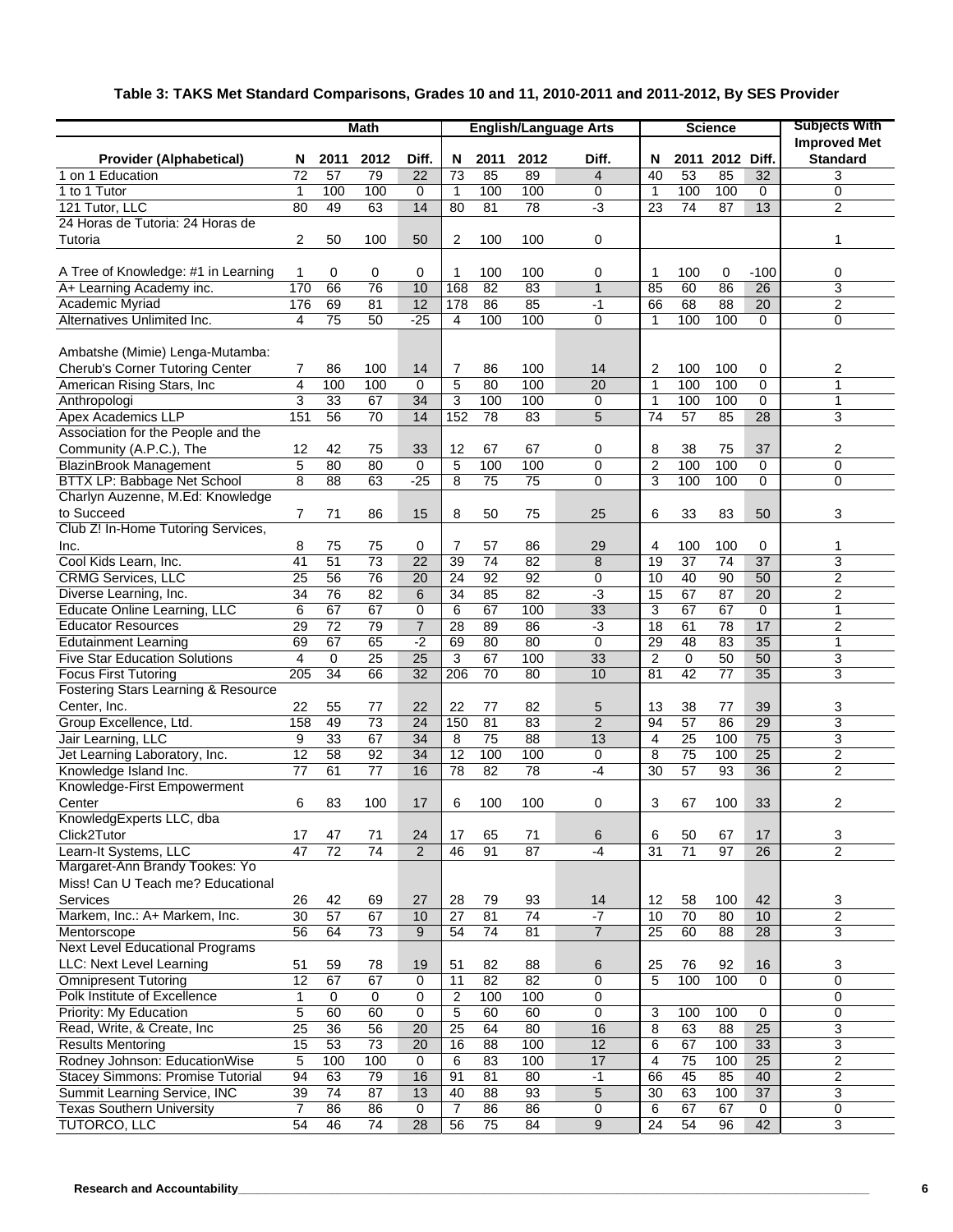#### **Table 3: TAKS Met Standard Comparisons, Grades 10 and 11, 2010-2011 and 2011-2012, By SES Provider**

|                                        |     |      | Math |                    |     | <b>English/Language Arts</b> |                                 |       |     |      | <b>Science</b> | <b>Subjects With</b> |                                        |
|----------------------------------------|-----|------|------|--------------------|-----|------------------------------|---------------------------------|-------|-----|------|----------------|----------------------|----------------------------------------|
| <b>Provider (Alphabetical)</b>         | N   | 2011 | 2012 | Diff.              | N   | 2011                         | 2012                            | Diff. | N   | 2011 | 2012 Diff.     |                      | <b>Improved Met</b><br><b>Standard</b> |
| Tutors With Computers, LLC             | 405 | 70   | 77   |                    | 404 | 79                           | 84                              | 5     | 168 | 70   | 93             | 23                   | 3                                      |
| Ultimate Success Learning              |     | 100  | 100  | $\mathbf 0$        |     | 100                          | 100                             | 0     |     | 100  | 100            | 0                    | 0                                      |
| Uncle C.H.U.C: (Committed To           |     |      |      |                    |     |                              |                                 |       |     |      |                |                      |                                        |
| Helping Underprivileged Children)      | 9   | 56   | 67   | 11                 | 9   | 78                           | 89                              | 11    |     | 71   | 86             | 15                   | 3                                      |
| <b>Variations Educational Services</b> | 40  | 80   | 88   | 8                  | 43  | 88                           | 84                              | $-4$  | 17  | 71   | 94             | 23                   | 2                                      |
| <b>Yancy Life Transition Center</b>    | 8   | 63   | 75   | 12 <sup>°</sup>    | 8   | 63                           | 63                              | 0     | 6   | 50   | 67             | 17                   | $\overline{2}$                         |
|                                        |     |      |      | <b>Mathematics</b> |     |                              | English/Language<br><b>Arts</b> |       |     |      | <b>Science</b> |                      |                                        |
| Improved                               |     |      | 37   |                    |     |                              |                                 | 25    | 36  |      |                |                      |                                        |
| Decreased                              |     | 3    |      |                    |     | 9                            |                                 |       |     |      |                |                      |                                        |
| No Change                              |     |      |      | 12                 |     |                              |                                 | 18    | 13  |      |                |                      |                                        |

Shaded denotes improved performance

Counts based on students with test results for 2011 and 2012